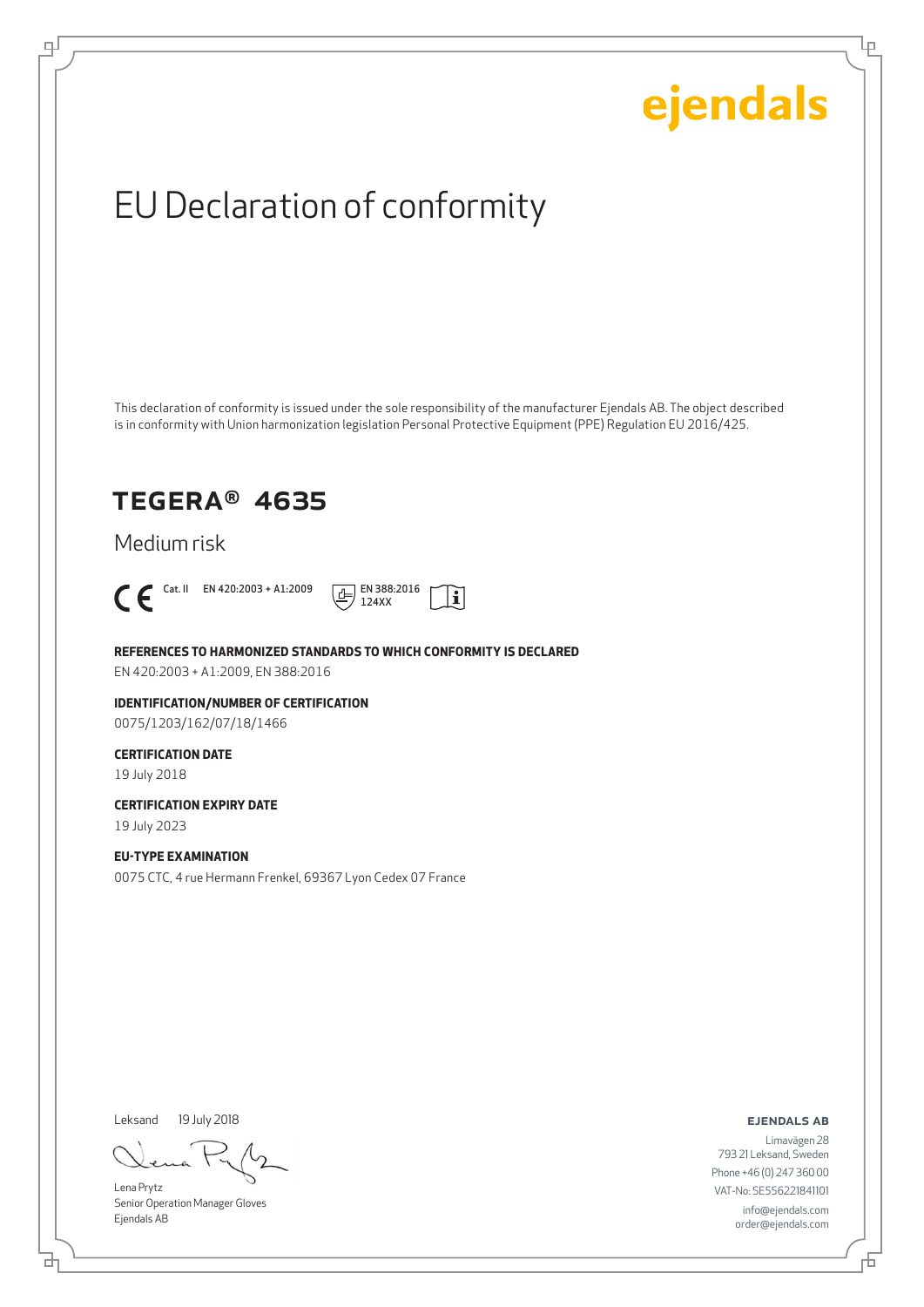Ļμ

## EU-försäkran om överensstämmelse

Denna försäkran om överensstämmelse utfärdas på eget ansvar av tillverkaren Ejendals AB. Föremålet för försäkran överensstämmer med EU-harmoniserad lagstiftning för personlig skyddsutrustning (PPE), EU-förordning 2016/425.

### TEGERA® 4635

Medelhög risk



டி



**HÄNVISNINGAR TILL DE HARMONISERADE STANDARDER SOM AVSES MED FÖRSÄKRAN OM ÖVERENSSTÄMMELSE** EN 420:2003 + A1:2009, EN 388:2016

**IDENTIFIERING/CERTIFIKATSNUMMER** 0075/1203/162/07/18/1466

### **CERTIFIERINGSDATUM**

19 July 2018

**CERTIFIERINGENS UTGÅNGSDATUM**

19 July 2023

### **EU-TYPKONTROLL**

0075 CTC, 4 rue Hermann Frenkel, 69367 Lyon Cedex 07 France

Leksand 19 July 2018

Lena Prytz Driftschef Handskar Ejendals AB

ejendals ab

Limavägen 28 793 21 Leksand, Sweden Phone +46 (0) 247 360 00 VAT-No: SE556221841101 info@ejendals.com order@ejendals.com

舌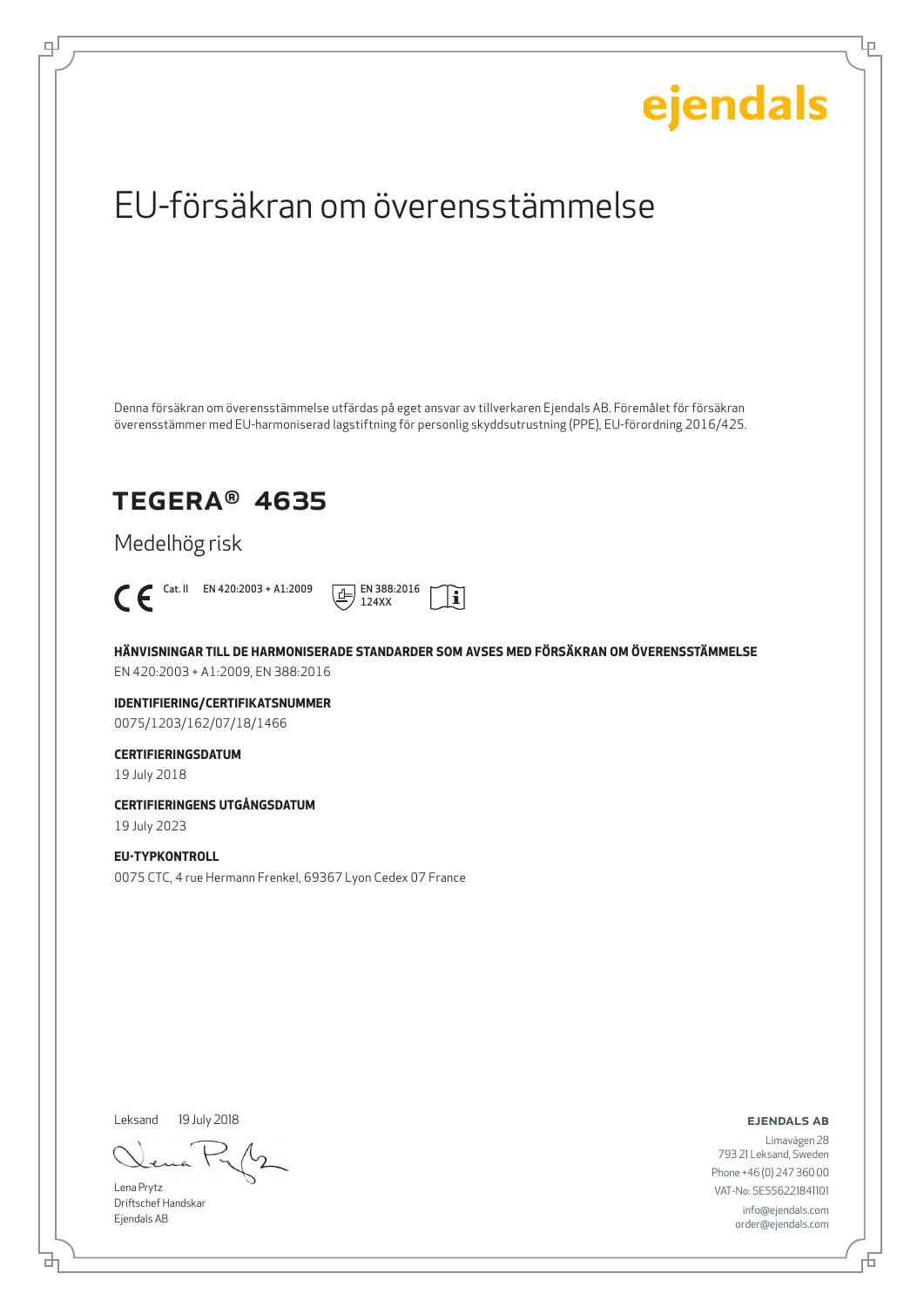Ļμ

## EF-erklæringen om overensstemmelse

Denne overensstemmelseserklæring udstedes alene på Ejendal AB ansvar. De produkt, der er beskrevet er i overensstemmelse med Europa-Parlamentets og Rådets forordning (EU) 2016/425 2016 om personlige værnemidler.

### TEGERA® 4635

Mellemhøj risiko



டி



**HENVISNINGER TIL DE HARMONISEREDE STANDARDER TIL HVILKE OVERENSSTEMMELSE ER ERKLÆRET** EN 420:2003 + A1:2009, EN 388:2016

**IDENTIFIKATION/CERTIFICERINGSNUMMER** 0075/1203/162/07/18/1466

### **CERTIFICERINGSDATO**

19 July 2018

### **UDLØB PÅ CERTIFICERING**

19 July 2023

### **EU-TYPEAFPRØVNING**

0075 CTC, 4 rue Hermann Frenkel, 69367 Lyon Cedex 07 France

Leksand 19 July 2018

Lena Prytz Senior Operation Manager Handsker Ejendals AB

ejendals ab

브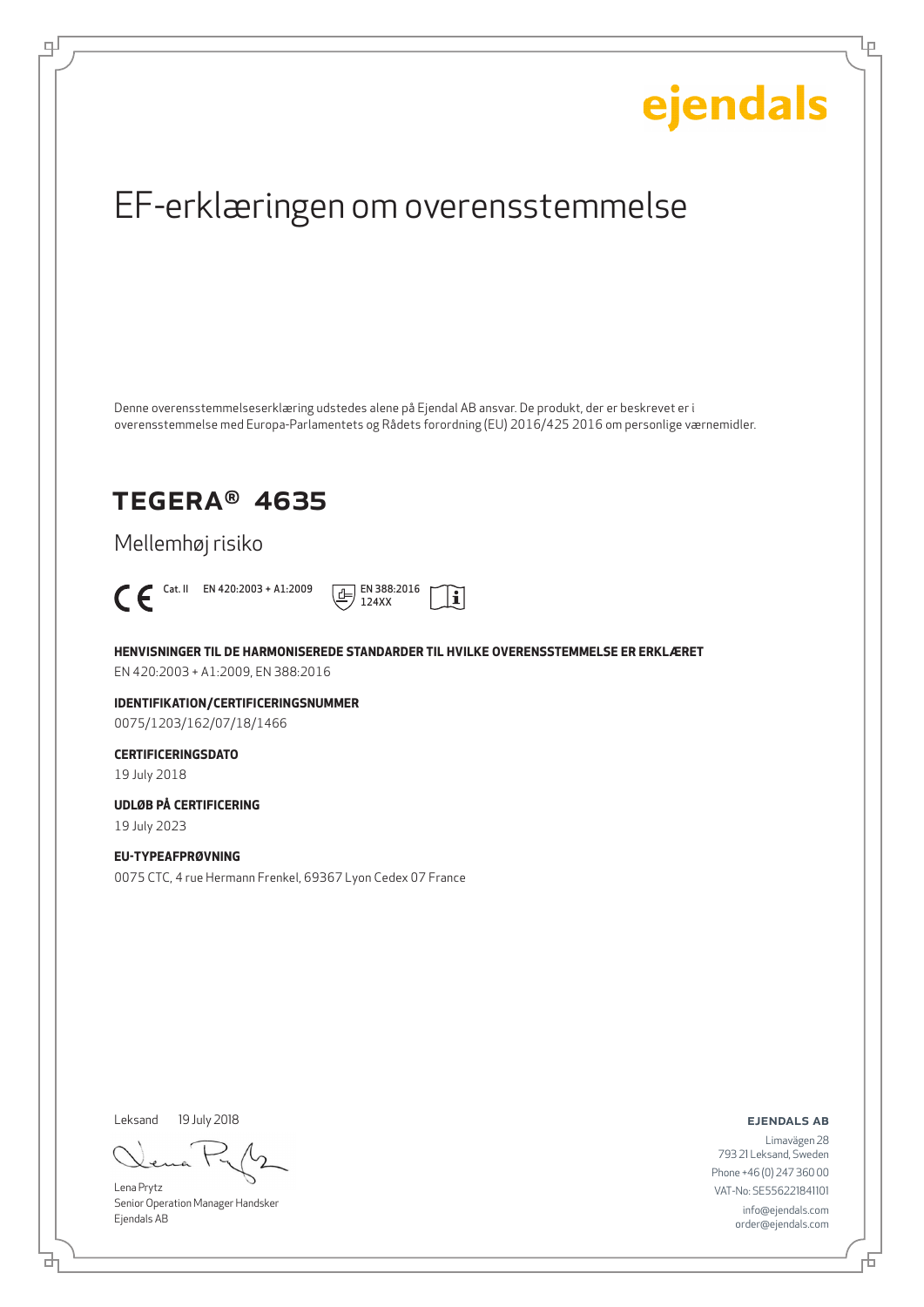Lμ

## EU asetuksen vaatimustenmukaisuusvakuutus

Valmistaja Ejendals AB antaa tämän vaatimustenmukaisuusvakuutuksen omalla vastuullaan. Kuvattu vakuutuksen kohde täyttää täyttää Euroopan unionin yhdenmukaistamislainsäädännössä henkilösuojaimia koskevan asetuksen EU 2016/425 vaatimukset.

## TEGERA® 4635

Keskitason riski

டி



**VIITTAUKSET YHDENMUKAISTETTUIHIN STANDARDEIHIN, JOITA VAATIMUSTENMUKAISUUSVAKUUTUSKOSKEE**

 $|\mathbf{i}|$ 

EN 420:2003 + A1:2009, EN 388:2016

### **SERTIFIKAATIN NUMERO**

0075/1203/162/07/18/1466

### **SERTIFIOINTIPÄIVÄMÄÄRÄ**

19 July 2018

### **SERTIFIKAATIN VIIMEINEN VOIMASSAOLOPÄIVÄ**

19 July 2023

### **EU-TYYPPITARKASTUS**

0075 CTC, 4 rue Hermann Frenkel, 69367 Lyon Cedex 07 France

Leksand 19 July 2018

Lena Prytz Senior Operation Manager Gloves Ejendals AB

ejendals ab

₫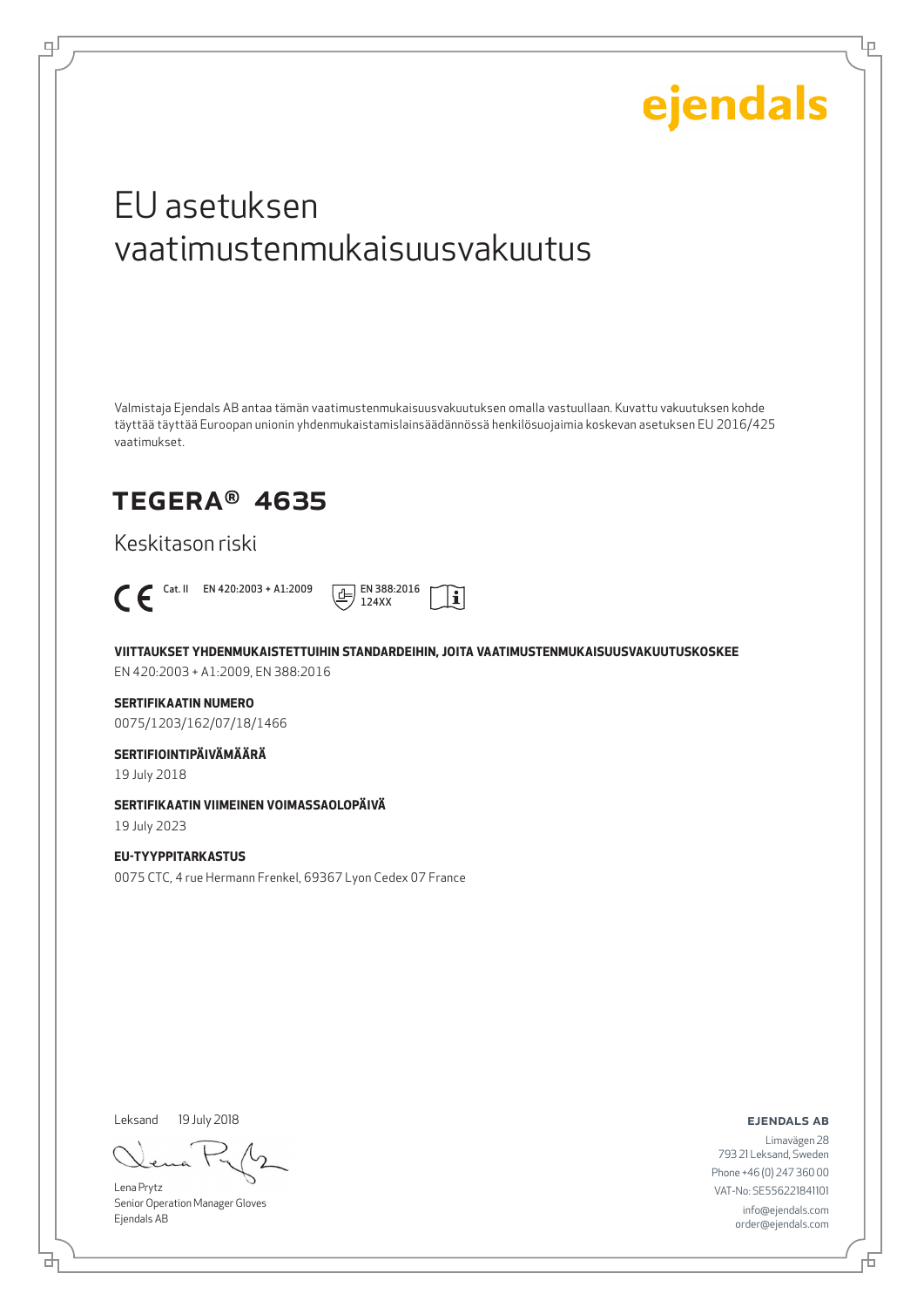Ļμ

## Déclaration de conformité de l'Union Européenne

La présente déclaration de conformité est établie sous la seule responsabilité du fabricant, Ejendals AB. L'objet décrit est conforme à la Règlementation 2016/425 de l'Union Européenne sur l'harmonisation des législations de l'Union Européenne relatives aux équipements de protection individuelle (EPI).

## TEGERA® 4635

Risque moyen



டி



**RÉFÉRENCES AUX NORMES HARMONISÉES PAR RAPPORT AUXQUELLES LA CONFORMITÉ EST DÉCLARÉE** EN 420:2003 + A1:2009, EN 388:2016

**IDENTIFICATION/NUMÉRO DE CERTIFICATION** 0075/1203/162/07/18/1466

### **DATE DE CERTIFICATION**

19 July 2018

### **DATE D'EXPIRATION DU CERTIFICAT**

19 July 2023

### **EXAMEN UE DE TYPE**

0075 CTC, 4 rue Hermann Frenkel, 69367 Lyon Cedex 07 France

Leksand 19 July 2018

Lena Prytz Directeur Exécutif, Gants Ejendals AB

ejendals ab

Limavägen 28 793 21 Leksand, Sweden Phone +46 (0) 247 360 00 VAT-No: SE556221841101 info@ejendals.com order@ejendals.com

Đ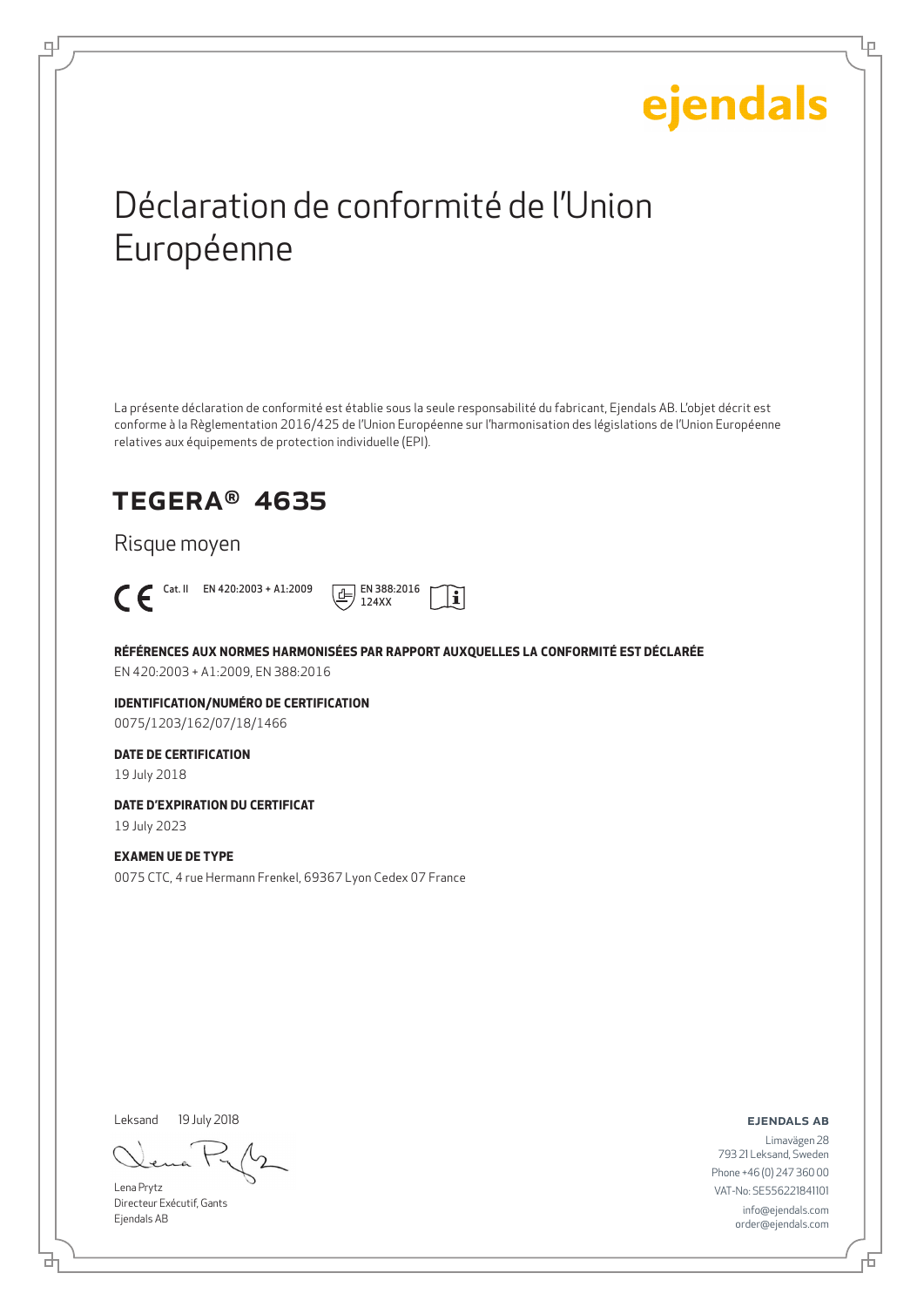Ļμ

## EU-Konformitätserklärung

Diese Konformitätserklärung wurde unter der alleinigen Verantwortung des Herstellers Ejendals AB ausgestellt. Das beschriebene Objekt stimmt mit den Harmonisierungsrechtsvorschriften zu persönlicher Schutzausrüstung (PSA) Verordnung EU 2016/425 überein.

### TEGERA® 4635

Mittleres Risiko



டி



**VERWEIST AUF HARMONISIERTE NORMEN, FÜR DIE KONFORMITÄT ERKLÄRT WIRD**

EN 420:2003 + A1:2009, EN 388:2016

**KENNZEICHNUNG/ZERTIFIZIERUNGSNUMMER** 0075/1203/162/07/18/1466

### **DATUM DER ZERTIFIZIERUNG**

19 July 2018

#### **ABLAUFDATUM DES ZERTIFIKATES**

19 July 2023

### **EG-BAUMUSTERPRÜFUNG**

0075 CTC, 4 rue Hermann Frenkel, 69367 Lyon Cedex 07 France

Leksand 19 July 2018

Lena Prytz Senior Operation Manager Gloves Ejendals AB

ejendals ab

Limavägen 28 793 21 Leksand, Sweden Phone +46 (0) 247 360 00 VAT-No: SE556221841101 info@ejendals.com order@ejendals.com

브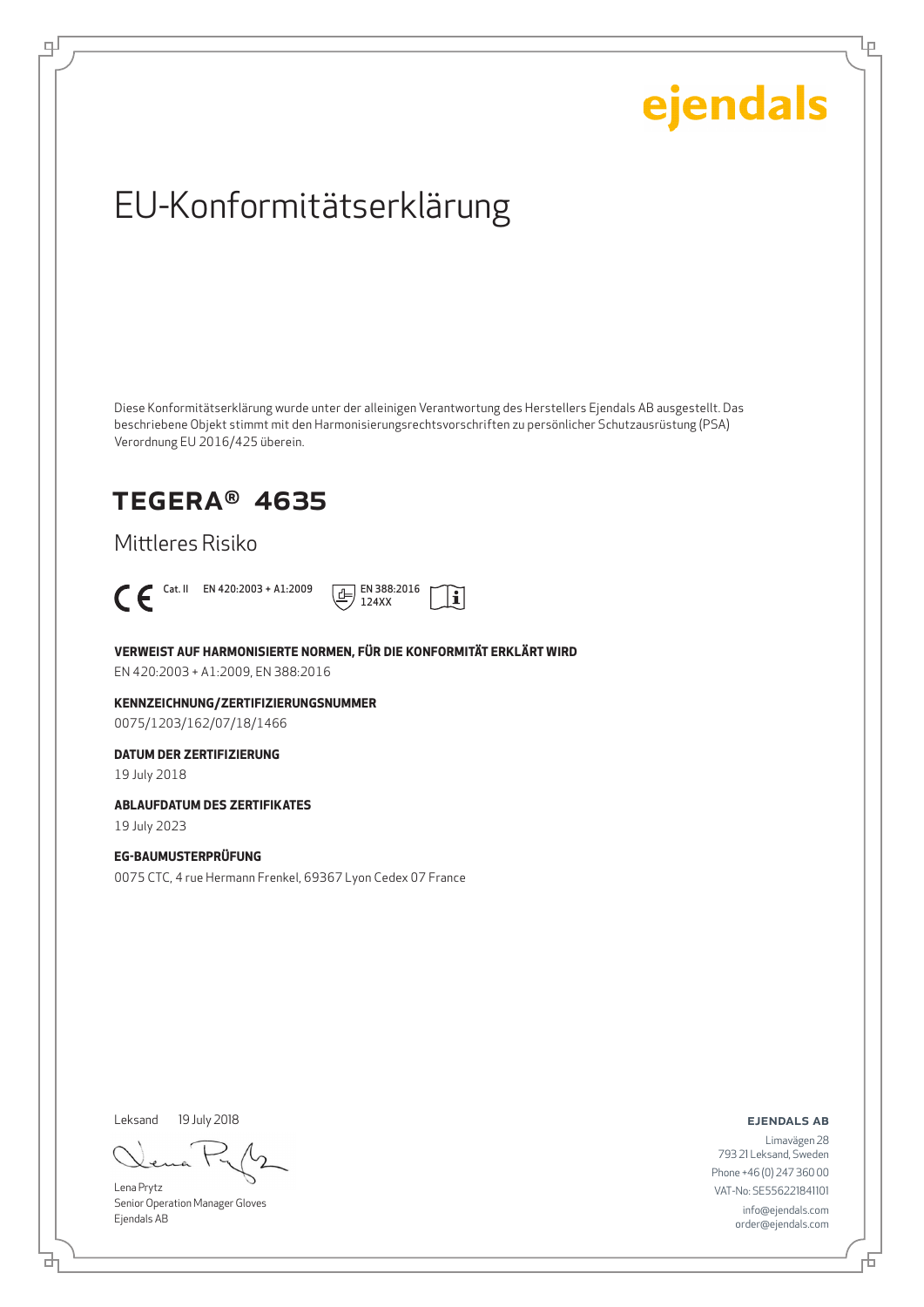Ļμ

## EU-samsvarserklæring

Denne samsvarserklæringen er gitt ut ene og alene under ansvaret til produsenten Ejendals AB. Objektet som er beskrevet, er i samsvar med EUs harmoniseringsregelverk EU-forskrift for personlig verneutstyr (PVU) EU 2016/425.

### TEGERA® 4635

Middels risiko



டி



**REFERANSER TIL HARMONISERTE STANDARDER MED ERKLÆRT OVERENSSTEMMELSE**

EN 420:2003 + A1:2009, EN 388:2016

**IDENTIFISERING/SERTIFISERINGSNUMMER** 0075/1203/162/07/18/1466

### **SERTIFISERINGSDATO**

19 July 2018

**UTLØPSDATO SERTIFISERING**

19 July 2023

### **UNDERSØKELSE EU-TYPE**

0075 CTC, 4 rue Hermann Frenkel, 69367 Lyon Cedex 07 France

Leksand 19 July 2018

Lena Prytz Hansker for senior driftsledere Ejendals AB

ejendals ab

브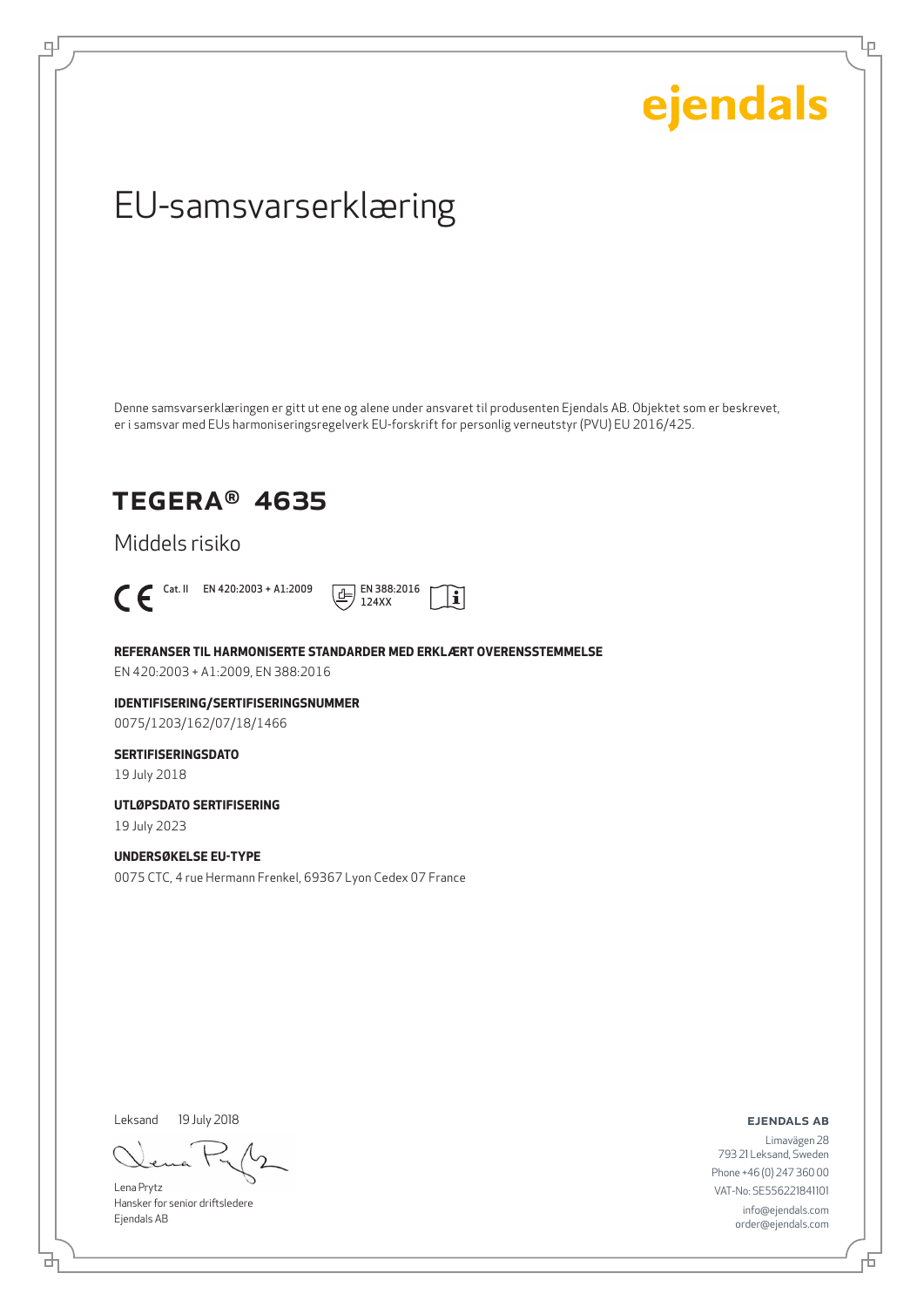Ļμ

## ЕС Декларация соответствия

Эта декларация соответствия выпущена под ответственностью производителя Ejendals AB. Объект соответствует законодательным требованиям ЕС, указанным в Регламенте о средствах индивидуальной защиты (СИЗ) 2016/425.

## TEGERA® 4635

Средний риск



டி



**ССЫЛКИ НА ГАРМОНИЗИРОВАННЫЕ СТАНДАРТЫ, СООТВЕТСТВИЕ КОТОРЫМ ЗАЯВЛЕНО** EN 420:2003 + A1:2009, EN 388:2016

**ИДЕНТИФИКАЦИОННЫЙ НОМЕР / НОМЕР СЕРТИФИКАТА** 0075/1203/162/07/18/1466

**ДАТА ВЫДАЧИ СЕРТИФИКАТА**

19 July 2018

**ДАТА ОКОНЧАНИЯ СРОКА ДЕЙСТВИЯ СЕРТИФИКАТА**

19 July 2023

**ТЕСТИРОВАНИЕ ПО СТАНДАРТУ ЕС**

0075 CTC, 4 rue Hermann Frenkel, 69367 Lyon Cedex 07 France

Leksand 19 July 2018

б

Lena Prytz Старший менеджер по производству перчаток Ejendals AB

ejendals ab

Б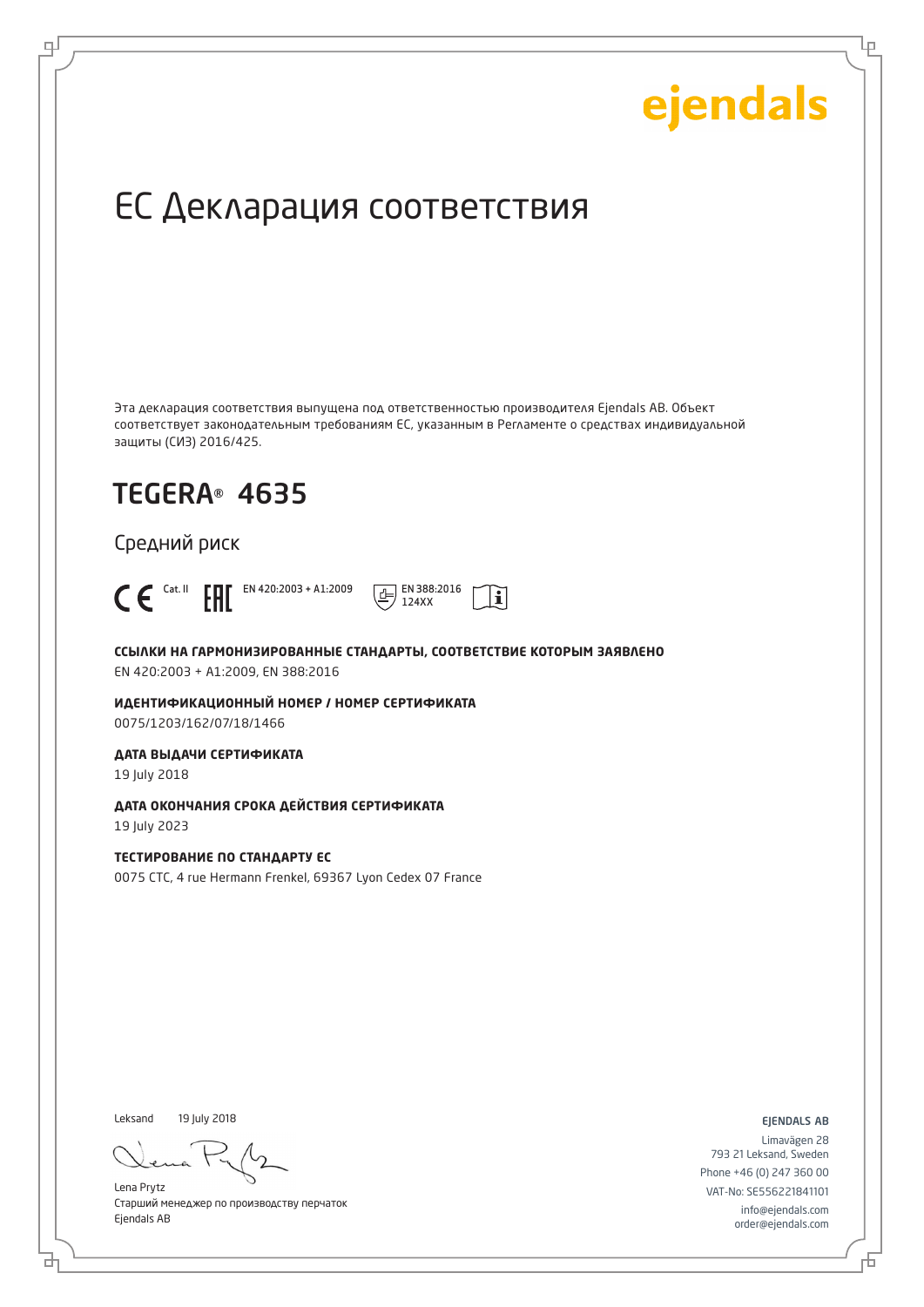Ļμ

## EU-verklaring van conformiteit

Deze conformiteitsverklaring wordt verstrekt onder volledige verantwoordelijkheid van de fabrikant Ejendals AB. Het beschreven doel is in overeenstemming met de harmonisatiewetgeving van de Unie Persoonlijke beschermingsmiddelen (PBM) Verordening 2016/425.

### TEGERA® 4635

Gemiddeld risico



டி



**VERWIJZINGEN NAAR GEHARMONISEERDE NORMEN WAAROP DE CONFORMITEITSVERKLARING BETREKKING HEEFT** EN 420:2003 + A1:2009, EN 388:2016

**IDENTIFICATIE/NUMMER CERTIFICERING** 0075/1203/162/07/18/1466

### **CERTIFICERINGSDATUM**

19 July 2018

**VERVALDATUM CERTIFICERING**

19 July 2023

### **EU-TYPEONDERZOEK**

0075 CTC, 4 rue Hermann Frenkel, 69367 Lyon Cedex 07 France

Leksand 19 July 2018

브

Lena Prytz Senior Operation Manager Gloves Ejendals AB

ejendals ab

舌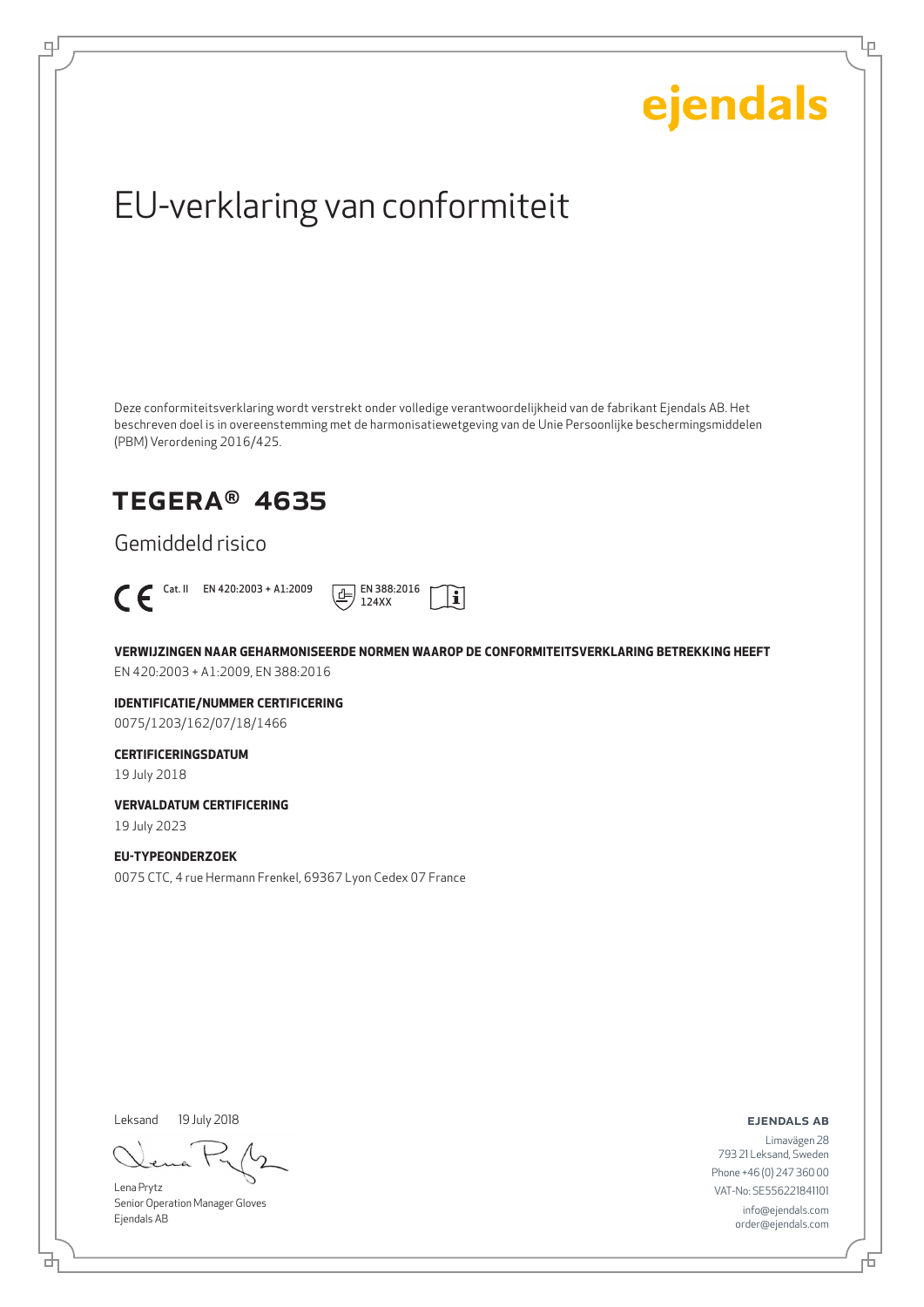Lρ

## Dichiarazione UE di conformità

La presente dichiarazione di conformità è rilasciata sotto l'esclusiva responsabilità del fabbricante Ejendals AB. L'oggetto descritto è conforme alla normativa di armonizzazione dell'Unione in materia di Dispositivi di Protezione Individuale (DPI) Regolamento UE 2016/425.

### TEGERA® 4635

Rischio medio



டி



**RIFERIMENTI ALLE NORME ARMONIZZATE ALLE QUALI SI DICHIARA LA CONFORMITÀ**

EN 420:2003 + A1:2009, EN 388:2016

**IDENTIFICAZIONE/NUMERO DI CERTIFICAZIONE** 0075/1203/162/07/18/1466

### **DATA DI CERTIFICAZIONE**

19 July 2018

### **DATA DI SCADENZA DELLA CERTIFICAZIONE**

19 July 2023

### **ESAME TIPO UE**

0075 CTC, 4 rue Hermann Frenkel, 69367 Lyon Cedex 07 France

Leksand 19 July 2018

Lena Prytz Senior Operation Manager Guanti Ejendals AB

ejendals ab

Limavägen 28 793 21 Leksand, Sweden Phone +46 (0) 247 360 00 VAT-No: SE556221841101 info@ejendals.com order@ejendals.com

브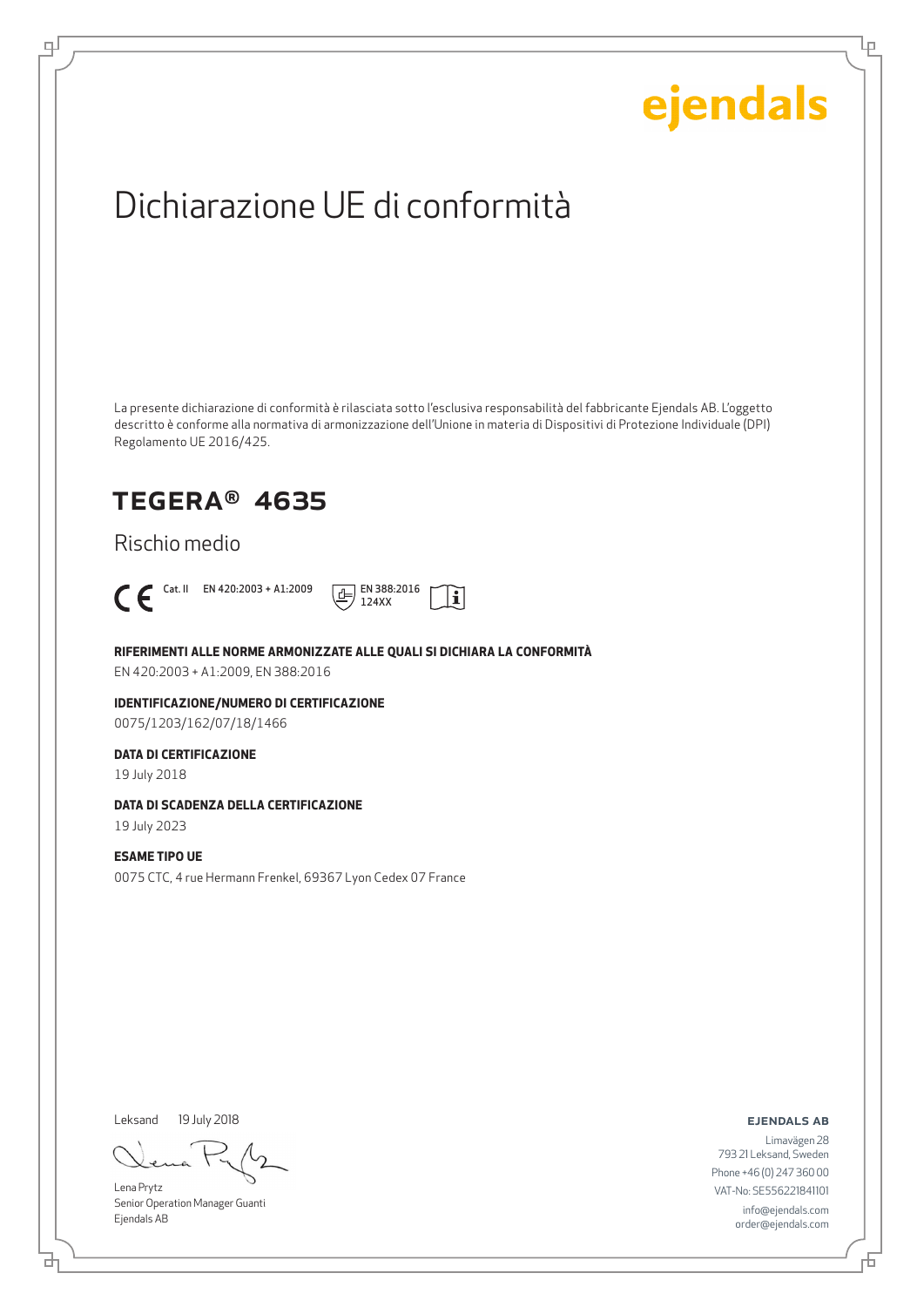Lρ

## Deklaracja zgodności UE

Niniejsza deklaracja zgodności została wydana na wyłączną odpowiedzialność producenta, firmy Ejendals AB. Przedmiot opisany w niniejszej deklaracji jest zgodny z wymaganiami unijnego prawodawstwa harmonizacyjnego, zawartymi w rozporządzeniu EU 2016/425 w sprawie środków ochrony indywidualnej.

## TEGERA® 4635

Średnie ryzyko



ψ



**ODWOŁANIA DO NORM ZHARMONIZOWANYCH, W ODNIESIENIU DO KTÓRYCH DEKLAROWANA JEST ZGODNOŚĆ** EN 420:2003 + A1:2009, EN 388:2016

**IDENTYFIKACJA/NUMER CERTYFIKATU** 0075/1203/162/07/18/1466

**DATA WYSTAWIENIA CERTYFIKATU**

19 July 2018

**DATA WAŻNOŚCI CERTYFIKATU**

19 July 2023

### **BADANIE TYPU UE**

0075 CTC, 4 rue Hermann Frenkel, 69367 Lyon Cedex 07 France

Leksand 19 July 2018

브

Lena Prytz Starszy kierownik operacyjny ds. rękawic Ejendals AB

ejendals ab

Đ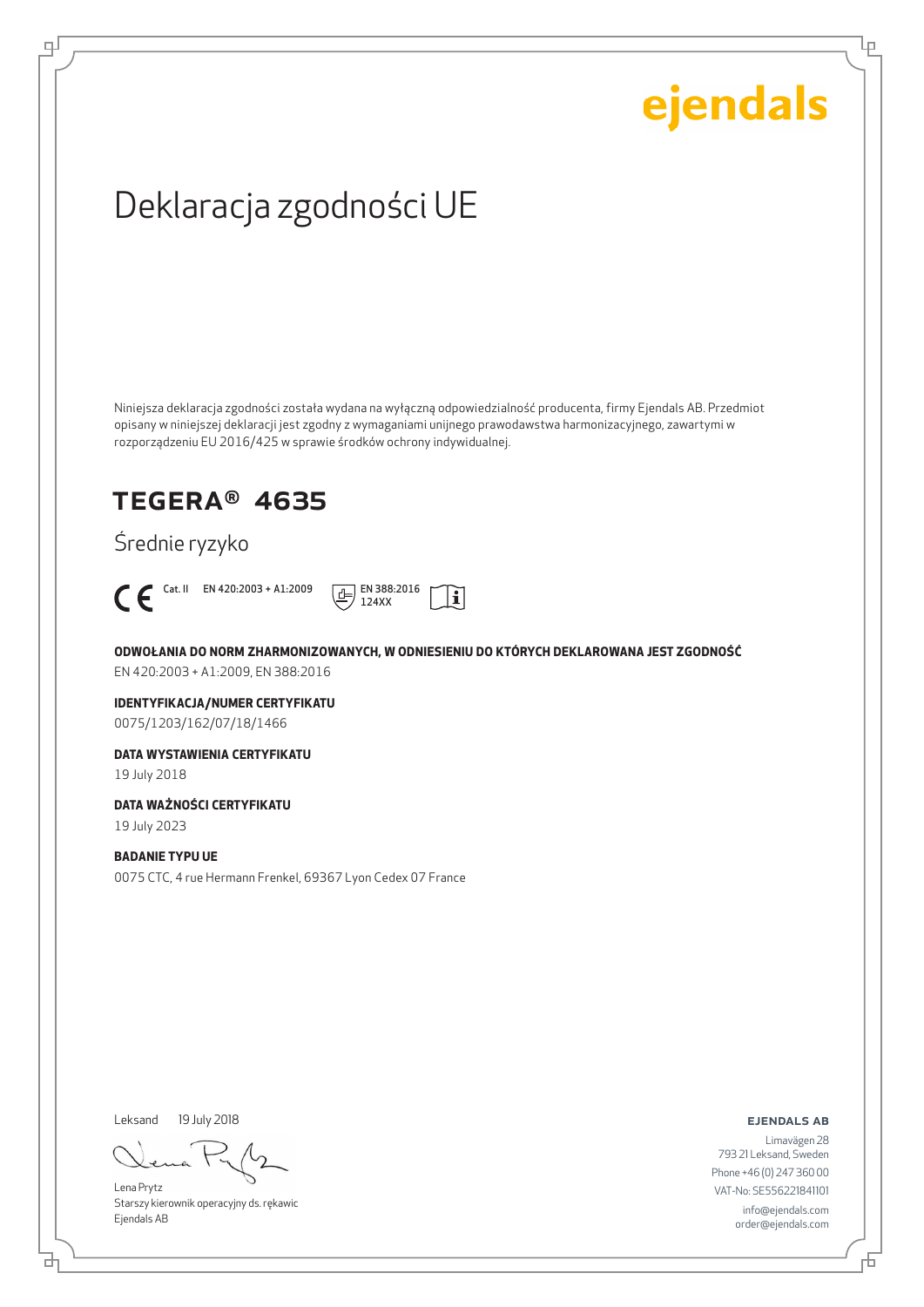Lρ

## Declaración UE de conformidad

Esta declaración de conformidad se publica bajo la responsabilidad exclusiva del fabricante Ejendals AB. El objeto descrito está en conformidad con la legislación de armonización europea sobre equipos de protección personal (PPE) Reglamento UE 2016/425.

## TEGERA® 4635

Riesgo medio



டி



**REFERENCIAS A LAS NORMAS ARMONIZADAS A LAS CUALES SE DECLARA LA CONFORMIDAD**

EN 420:2003 + A1:2009, EN 388:2016

**IDENTIFICACIÓN/NÚMERO DE CERTIFICACIÓN** 0075/1203/162/07/18/1466

### **FECHA DE CERTIFICACIÓN**

19 July 2018

### **FECHA DE CADUCIDAD DE LA CERTIFICACIÓN**

19 July 2023

### **ANÁLISIS DE TIPO UE**

0075 CTC, 4 rue Hermann Frenkel, 69367 Lyon Cedex 07 France

Leksand 19 July 2018

Lena Prytz Responsable Sénior de Operaciones de Guantes Ejendals AB

ejendals ab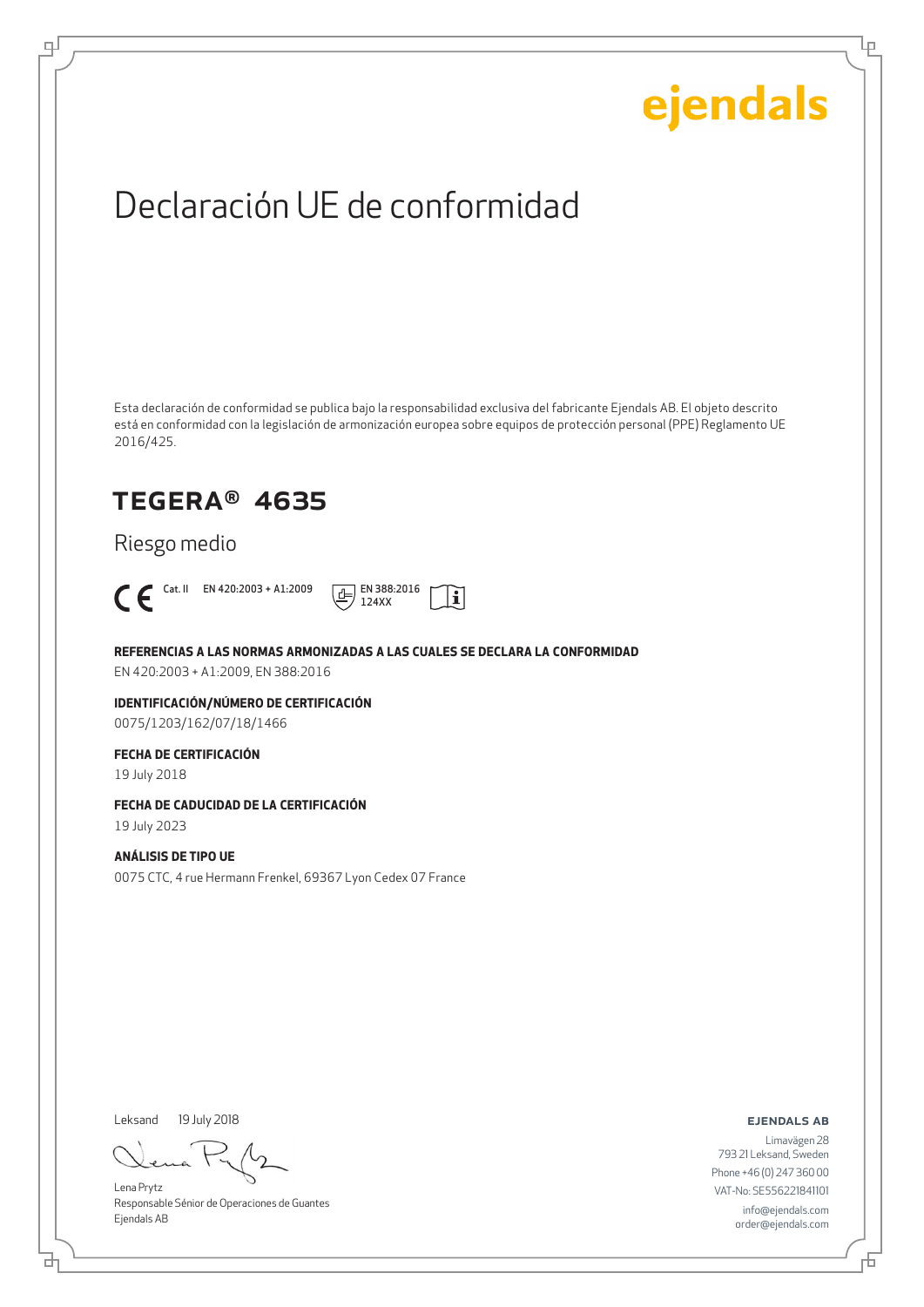Ļμ

## Prohlášení EU o shodě výrobku

Toto prohlášení o shodě se vydává na výhradní odpovědnost výrobce, kterým je Ejendals AB. Popsaný předmět je ve shodě s harmonizačními právními předpisy Unie: nařízením EU 2016/425 o osobních ochranných prostředcích (OOP).

### TEGERA® 4635

Střední riziko



டி



**ODKAZY NA HARMONIZOVANÉ NORMY, NA JEJICHŽ ZÁKLADĚ SE SHODA PROHLAŠUJE**

EN 420:2003 + A1:2009, EN 388:2016

### **OZNAČENÍ/ČÍSLO CERTIFIKACE**

0075/1203/162/07/18/1466

### **DATUM CERTIFIKACE**

19 July 2018

### **DATUM KONCE PLATNOSTI CERTIFIKACE**

19 July 2023

### **TYPOVÁ ZKOUŠKA EU**

0075 CTC, 4 rue Hermann Frenkel, 69367 Lyon Cedex 07 France

Leksand 19 July 2018

Lena Prytz Provozní ředitel pro rukavice Ejendals AB

#### ejendals ab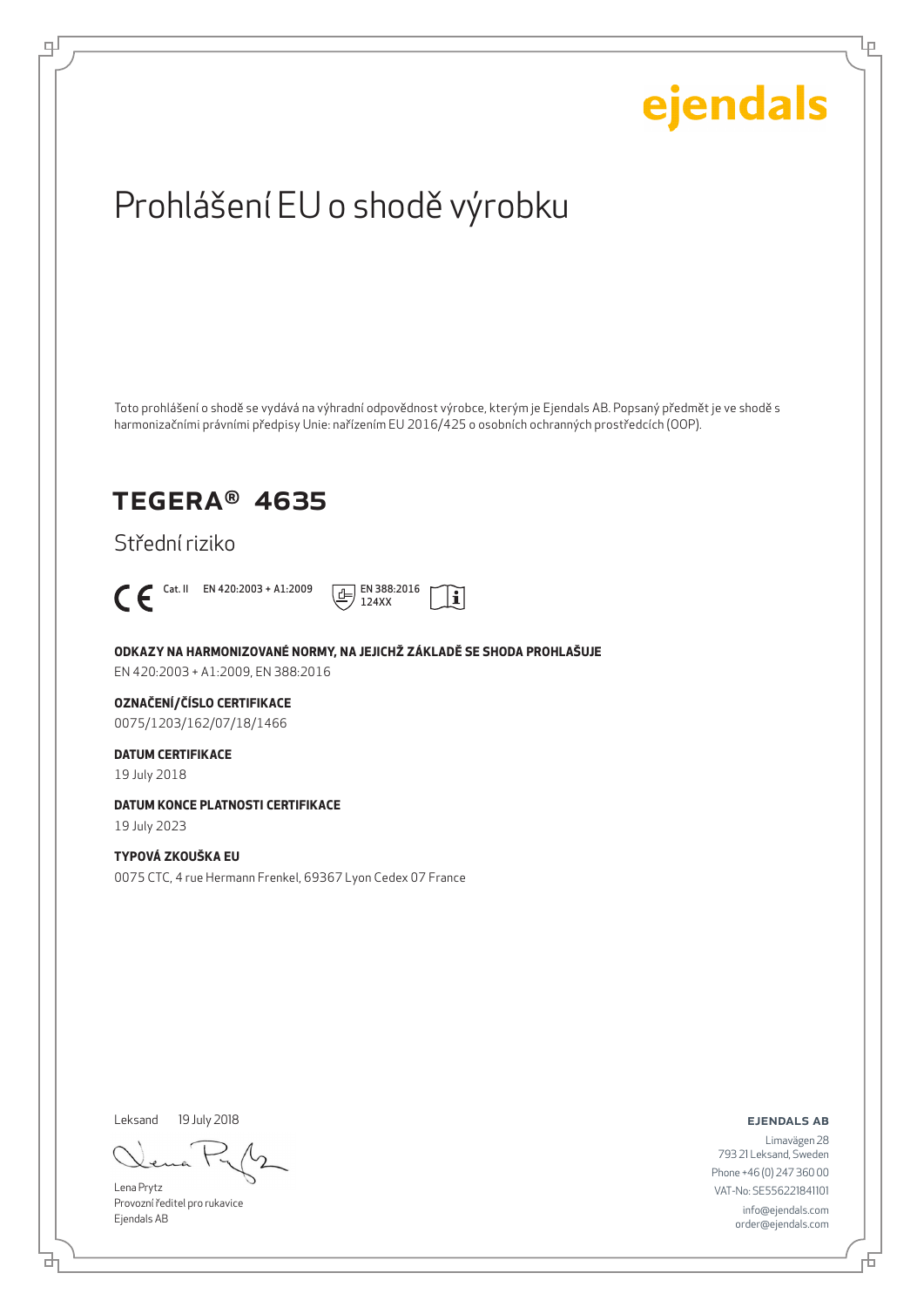Ļμ

## EU-megfelelőségi nyilatkozat

Ezt a megfelelőségi nyilatkozatot a gyártó, az Ejendals AB kizárólagos felelősségvállalása mellett bocsátják ki. A leírt tárgy megfelel az egyéni védőeszközökre vonatkozó tagállami jogszabályok harmonizásáról szóló (EU) 2016/425-ös rendelet rendelkezéseinek.

## TEGERA® 4635

Közepes kockázat



ψ



**HIVATKOZVA A HARMONIZÁLT SZABVÁNYOKRA, AMELYEKRE A MEGFELELŐSÉGI NYILATKOZAT VONATKOZIK**

EN 420:2003 + A1:2009, EN 388:2016

**TANÚSÍTÁS AZONOSÍTÓ-/SORSZÁMA** 0075/1203/162/07/18/1466

### **TANÚSÍTÁS DÁTUMA** 19 July 2018

**TANÚSÍTÁS LEJÁRATA**

19 July 2023

### **EU-TÍPUSÚ VIZSGÁLAT**

0075 CTC, 4 rue Hermann Frenkel, 69367 Lyon Cedex 07 France

Leksand 19 July 2018

Lena Prytz Kesztyűkért felelős vezető operatív menedzser Ejendals AB

ejendals ab

Đ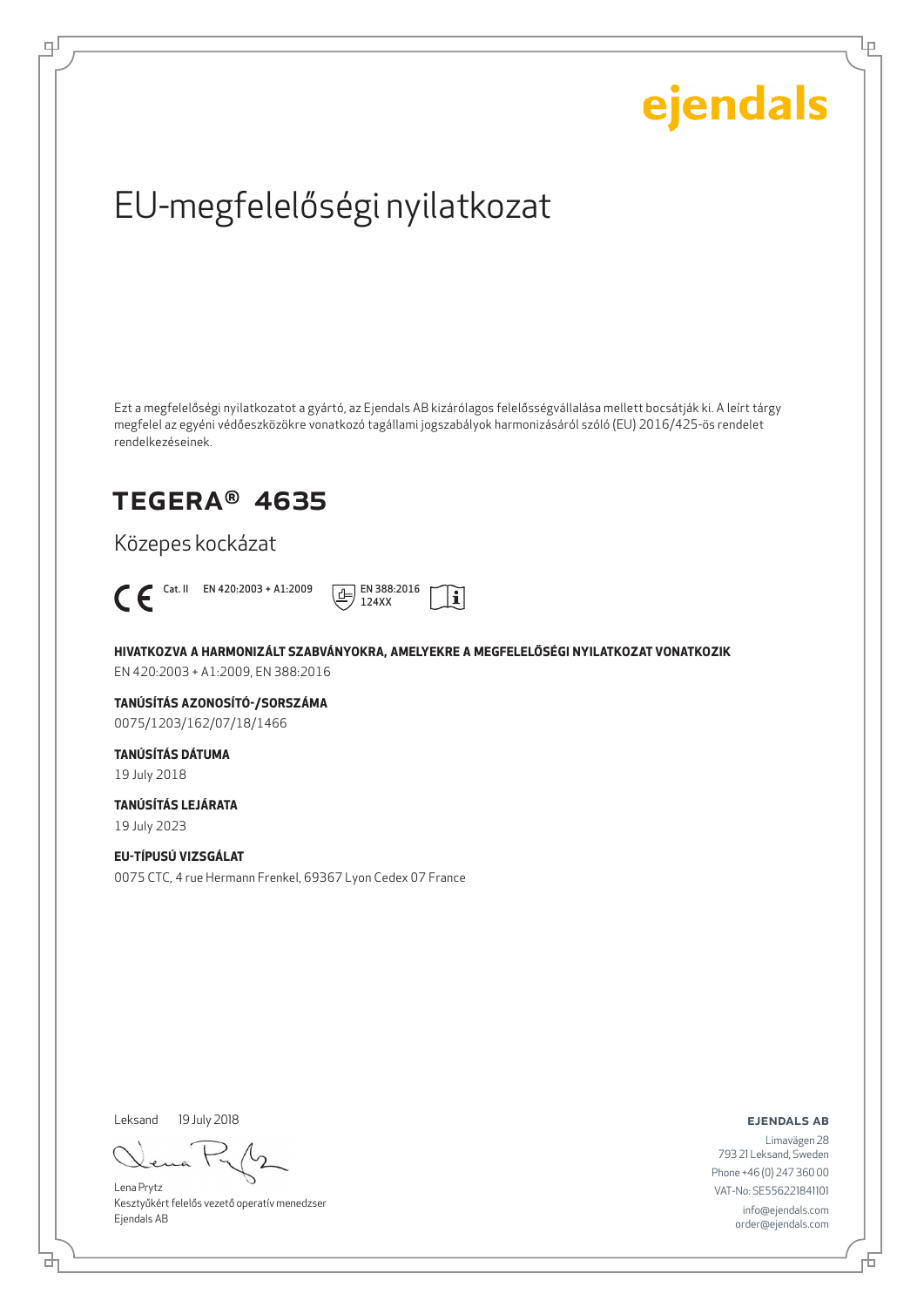# ejendals EL vastavusdeklaratsiooni kohta See vastavusdeklaratsioon on välja antud tootja Ejendals AB ainuvastutusel. Kirjeldatud toode vastab liidu ühtlustamisõigusaktide isikukaitsevahendite (PPE) määrusele EU 2016/425. TEGERA® 4635 Keskmine riskitase  $\bigcap$  Cat. II EN 420:2003 + A1:2009  $\boxed{\underline{d}}$  EN 388:2016  $|\tilde{\mathbf{i}}|$ 124XX **VIITED ÜHTLUSTATUD STANDARDITELE, MILLE SUHTES KOHALDATAKSE VASTAVUSDEKLARATSIOONI** EN 420:2003 + A1:2009, EN 388:2016 **SERTIFIKAADI ID/NUMBER** 0075/1203/162/07/18/1466 **SERTIFITSEERIMISKUUPÄEV** 19 July 2018 **SERTIFIKAADI AEGUMISKUUPÄEV** 19 July 2023 **ELI TÜÜBIHINDAMINE** 0075 CTC, 4 rue Hermann Frenkel, 69367 Lyon Cedex 07 France Leksand 19 July 2018

Lena Prytz Kinnaste tootmisvaldkonna peategevjuht Ejendals AB

ejendals ab

Đ

Ļμ

Limavägen 28 793 21 Leksand, Sweden Phone +46 (0) 247 360 00 VAT-No: SE556221841101 info@ejendals.com order@ejendals.com

டி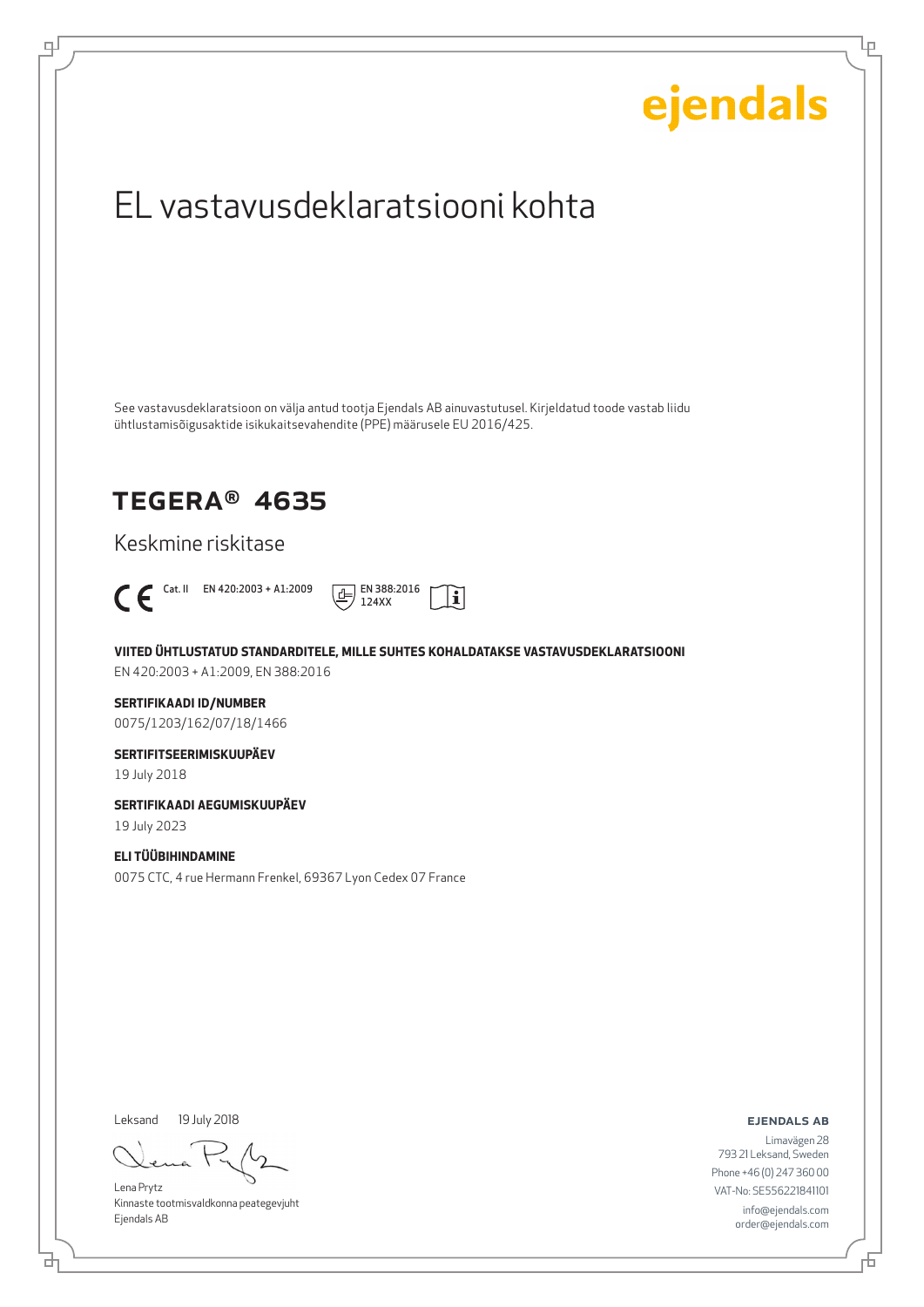Ļμ

## Declaração UE de conformidade

Esta declaração de conformidade é emitida sob a exclusiva responsabilidade do fabricante, a Ejendals AB. O objeto descrito encontra-se em conformidade com a legislação de harmonização da União, o Regulamento da UE 2016/425 relativo a Equipamento de Proteção Individual (EPI).

### TEGERA® 4635

Médio risco



ψ



### **REFERÊNCIAS A NORMAS HARMONIZADAS COM AS QUAIS SE DECLARA CONFORMIDADE**

EN 420:2003 + A1:2009, EN 388:2016

#### **IDENTIFICAÇÃO/NÚMERO DA CERTIFICAÇÃO** 0075/1203/162/07/18/1466

#### **DATA DA CERTIFICAÇÃO**

19 July 2018

### **DATA DE EXPIRAÇÃO DA CERTIFICAÇÃO**

19 July 2023

#### **EXAME UE DE TIPO**

0075 CTC, 4 rue Hermann Frenkel, 69367 Lyon Cedex 07 France

Leksand 19 July 2018

Lena Prytz Luvas para Gestor Sénior de Operações Ejendals AB

ejendals ab

Limavägen 28 793 21 Leksand, Sweden Phone +46 (0) 247 360 00 VAT-No: SE556221841101 info@ejendals.com order@ejendals.com

Б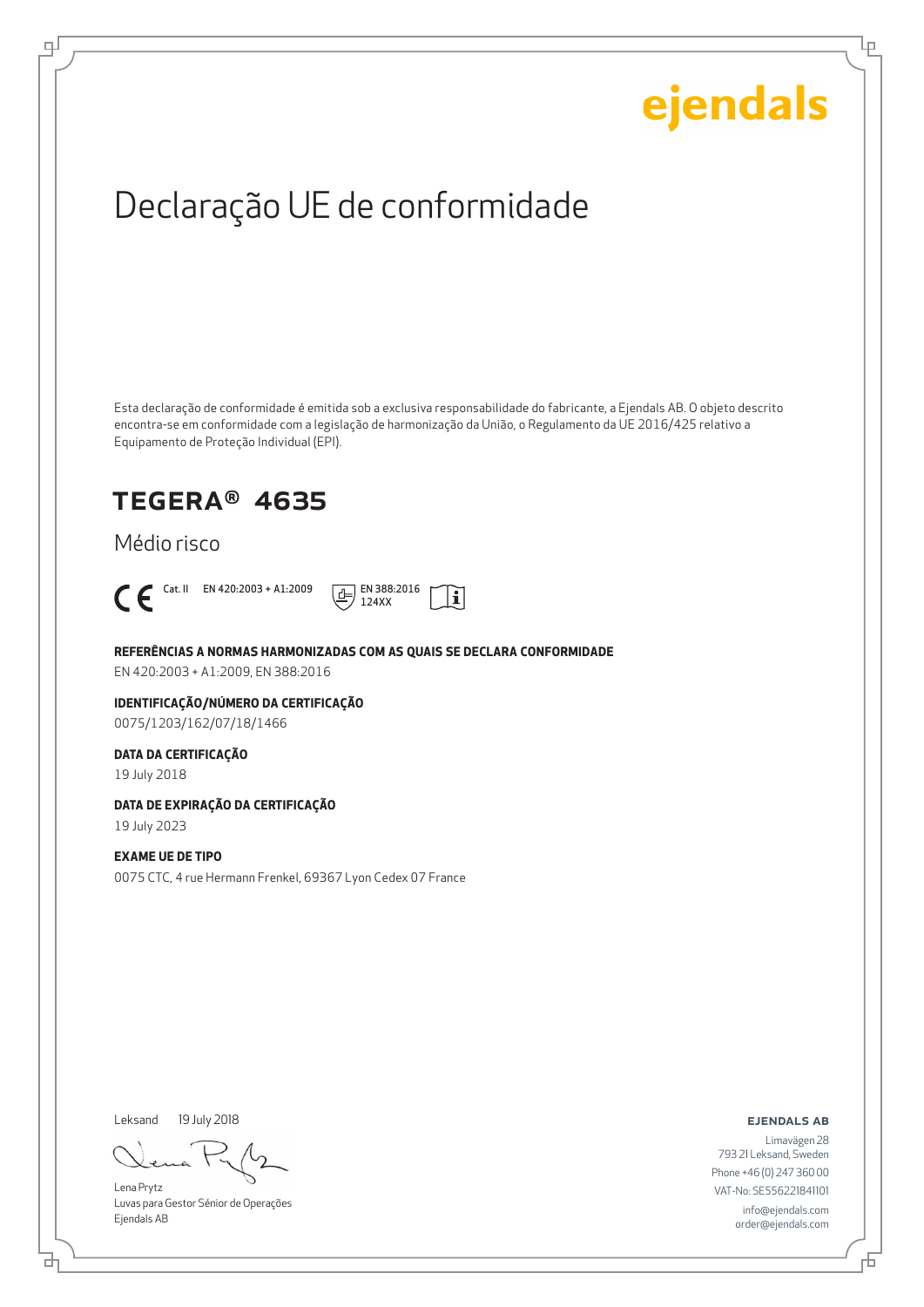Ļμ

## Declaraţie UE privind conformitatea

Această declaraţie de conformitate este emisă în condiţiile responsabilităţii exclusive a producătorului Ejendals AB. Obiectul descris este în conformitate cu Regulamentul PPE UE 2016/425, referitor la echipamentele de protecţie personală (Personal Protective Equipment – PPE), din cadrul legislaţiei de armonizare a Uniunii.

## TEGERA® 4635

### Risc mediu



டி



#### **TRIMITERI LA STANDARDELE ARMONIZATE CU CARE ESTE DECLARATĂ CONFORMITATEA**

EN 420:2003 + A1:2009, EN 388:2016

### **IDENTIFICARE/NUMĂR DE CERTIFICARE**

0075/1203/162/07/18/1466

### **DATA CERTIFICĂRII**

19 July 2018

#### **DATA DE EXPIRARE A CERTIFICĂRII**

19 July 2023

#### **EXAMINARE TIP UE**

0075 CTC, 4 rue Hermann Frenkel, 69367 Lyon Cedex 07 France

Leksand 19 July 2018

Lena Prytz Manager senior operatii Mănuși Ejendals AB

#### ejendals ab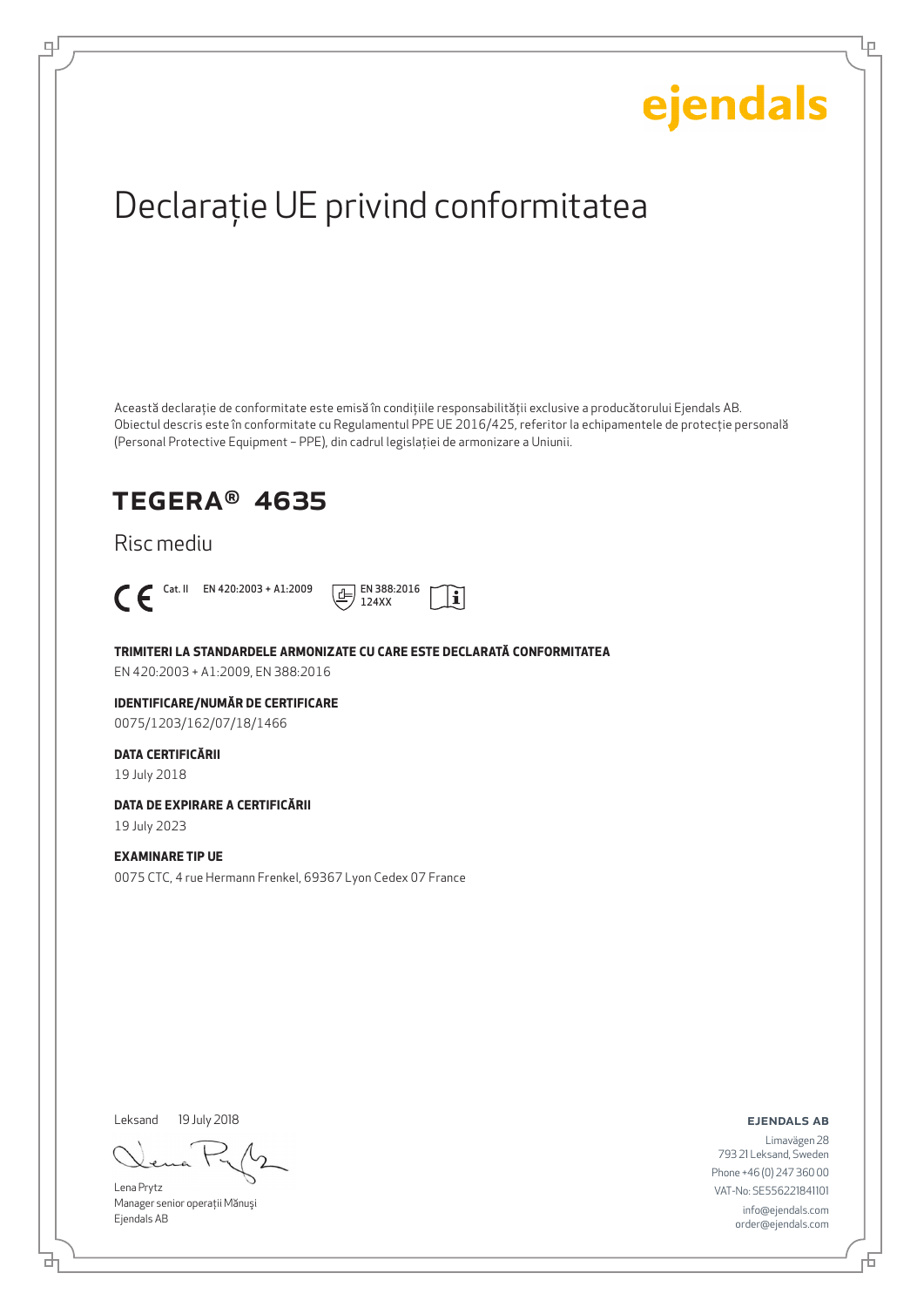Ļρ

## AB Uygunluk beyanı

Bu uygunluk beyanı, üretici Ejendals AB'nin yegane sorumluluğu altında yayımlanır. Açıklanan ürün, Birlik uyum yasası Kişisel Koruyucu Donanım (KKD) Direktifi EU 2016/425 sayılı AB Yönetmeliği ile uyumludur.

### TEGERA® 4635

Orta risk



டி



**UYGUNLUĞUN BEYAN EDILDIĞI UYUMLU STANDARTLAR IÇIN REFERANSLAR** EN 420:2003 + A1:2009, EN 388:2016

### **KIMLIK/SERTIFIKA NUMARASI**

0075/1203/162/07/18/1466

### **SERTIFIKA TARIHI**

19 July 2018

### **SERTIFIKA BITIŞ TARIHI** 19 July 2023

**AB TIP INCELEMESI** 0075 CTC, 4 rue Hermann Frenkel, 69367 Lyon Cedex 07 France

Leksand 19 July 2018

Lena Prytz Üst Düzey Beyaz Yaka Personel Eldivenleri Ejendals AB

#### ejendals ab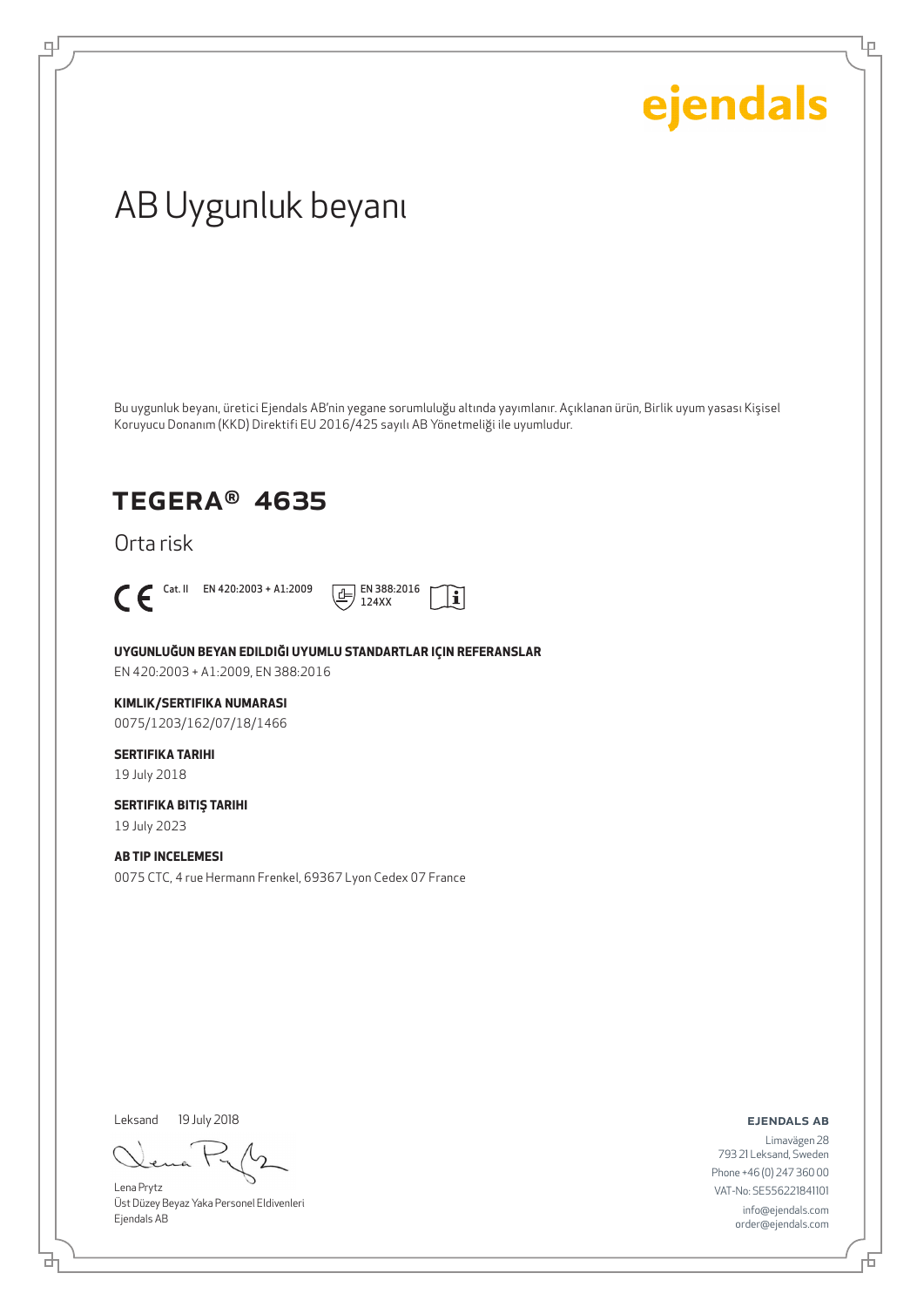Lρ

## Vyhlásenie o zhode EÚ

Toto vyhlásenie o zhode sa vydáva výlučne na zodpovednosť výrobcu Ejendals AB. Uvedený predmet vyhlásenia je v zhode s príslušnými harmonizačnými právnymi predpismi Únie Nariadenie EÚ 2016/425 o ochrane osobných ochranných prostriedkov (OOP).

### TEGERA® 4635

Stredné riziko



ψ



**ODKAZY NA HARMONIZOVANÉ NORMY, NA ZÁKLADE KTORÝCH BOLA VYHLÁSENÁ ZHODA**

EN 420:2003 + A1:2009, EN 388:2016

### **IDENTIFIKÁCIA/ČÍSLO CERTIFIKÁCIE**

0075/1203/162/07/18/1466

### **DÁTUM CERTIFIKÁCIE**

19 July 2018

#### **DÁTUM UPLYNUTIA PLATNOSTI CERTIFIKÁTU**

19 July 2023

### **SKÚŠKA TYPU EÚ**

0075 CTC, 4 rue Hermann Frenkel, 69367 Lyon Cedex 07 France

Leksand 19 July 2018

Lena Prytz Vrchný prevádzkový manažér – rukavice Ejendals AB

#### ejendals ab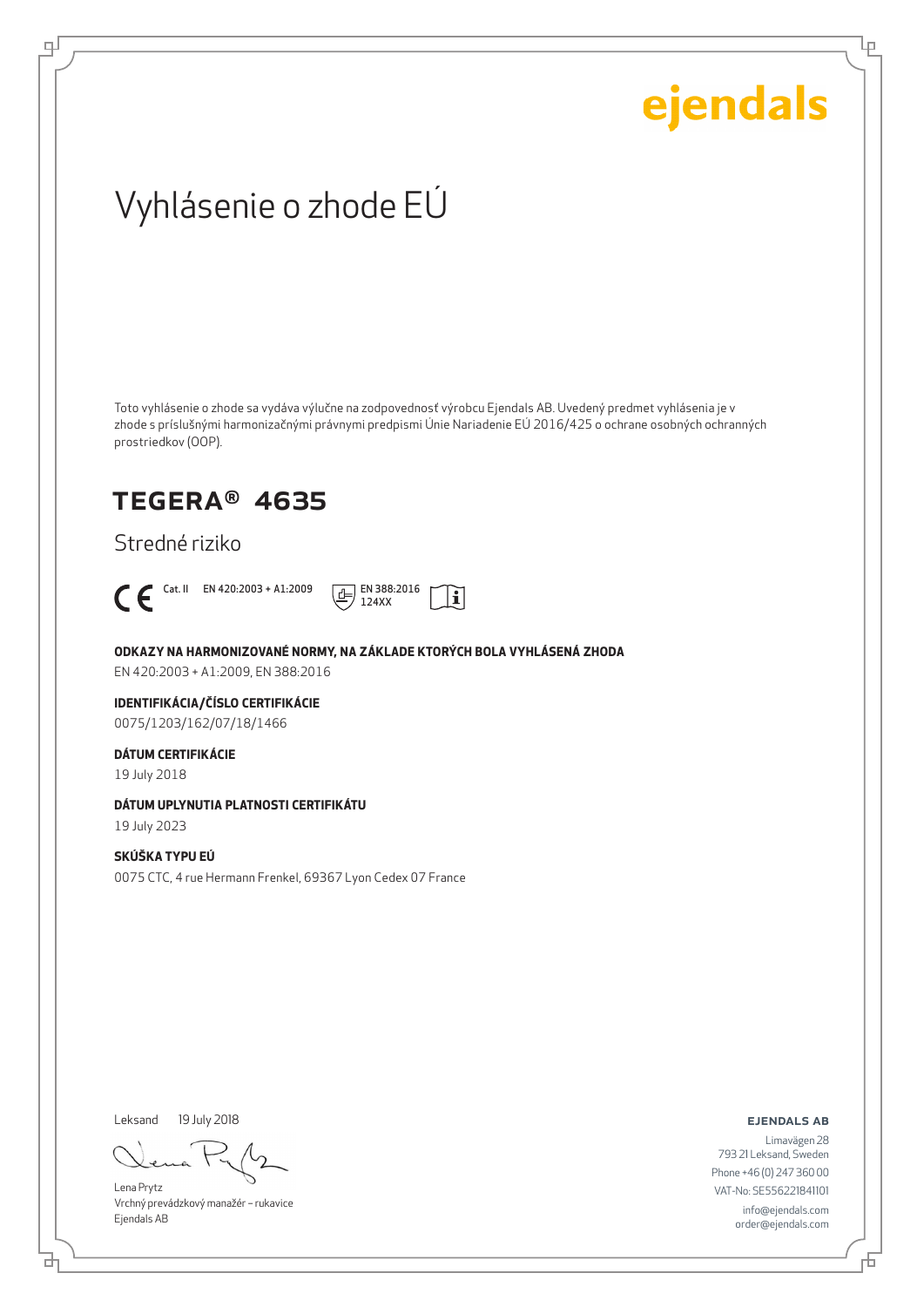# ejendals Izjava ES o skladnosti izdelka Ta izjava o skladnosti je izdana z izključno odgovornostjo proizvajalca Ejendals AB. Opisani izdelek je skladen z usklajeno zakonodajo Unije na podlagi Uredbe o osebni varovalni opremi (OVO) EU 2016/425. TEGERA® 4635 Srednje tveganje  $\bigcap_{124 \text{ X}}$  Cat. II EN 420:2003 + A1:2009  $\frac{1}{\sqrt{1}}$  EN 388:2016  $|\tilde{\mathbf{i}}|$ 124XX **NAVEDBA USKLAJENEGA STANDARDA, NA KATEREGA SE NANAŠA IZJAVA O SKLADNOSTI** EN 420:2003 + A1:2009, EN 388:2016 **IDENTIFIKACIJA/ŠTEVILKA POTRDILA** 0075/1203/162/07/18/1466 **DATUM IZDAJE POTRDILA** 19 July 2018 **ROK VELJAVNOSTI POTRDILA** 19 July 2023 **PRESKUS TIPA EU** 0075 CTC, 4 rue Hermann Frenkel, 69367 Lyon Cedex 07 France

Leksand 19 July 2018

브

டி

Lena Prytz Rokavice za višjega vodjo obrata Ejendals AB

ejendals ab

舌

Ļμ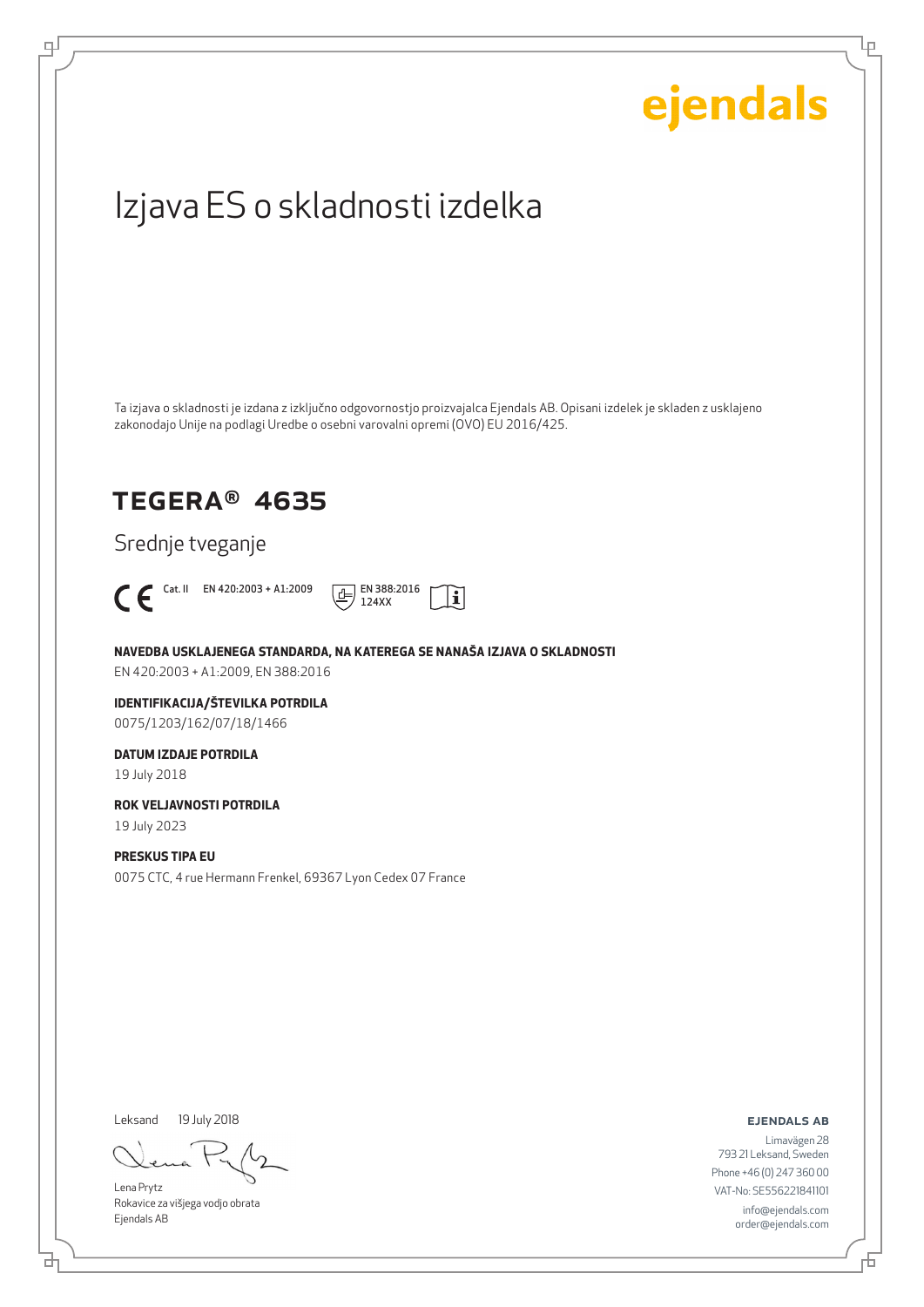Ļμ

## ES atitikties deklaracija

Ši atitikties deklaracija pateikiama tik gamintojo "Ejendals AB" atsakomybe. Nurodytas objektas atitinka Sąjungos derinamųjų teisės aktų asmeninių apsaugos priemonių reglamentą ES 2016/425.

### TEGERA® 4635

Vidutinė rizika



டி



**NUORODOS Į SUDERINTUS STANDARTUS, KURIAIS REMIANTIS DEKLARUOJAMA ATITIKTIS** EN 420:2003 + A1:2009, EN 388:2016

**IDENTIFIKAVIMAS / SERTIFIKAVIMO NUMERIS** 0075/1203/162/07/18/1466

#### **SERTIFIKAVIMO DATA**

19 July 2018

### **SERTIFIKATO GALIOJIMO PABAIGOS DATA**

19 July 2023

### **ES TIPO PATIKRINIMAS**

0075 CTC, 4 rue Hermann Frenkel, 69367 Lyon Cedex 07 France

Leksand 19 July 2018

Lena Prytz Vyresniojo darbų vadovo pirštinės Ejendals AB

ejendals ab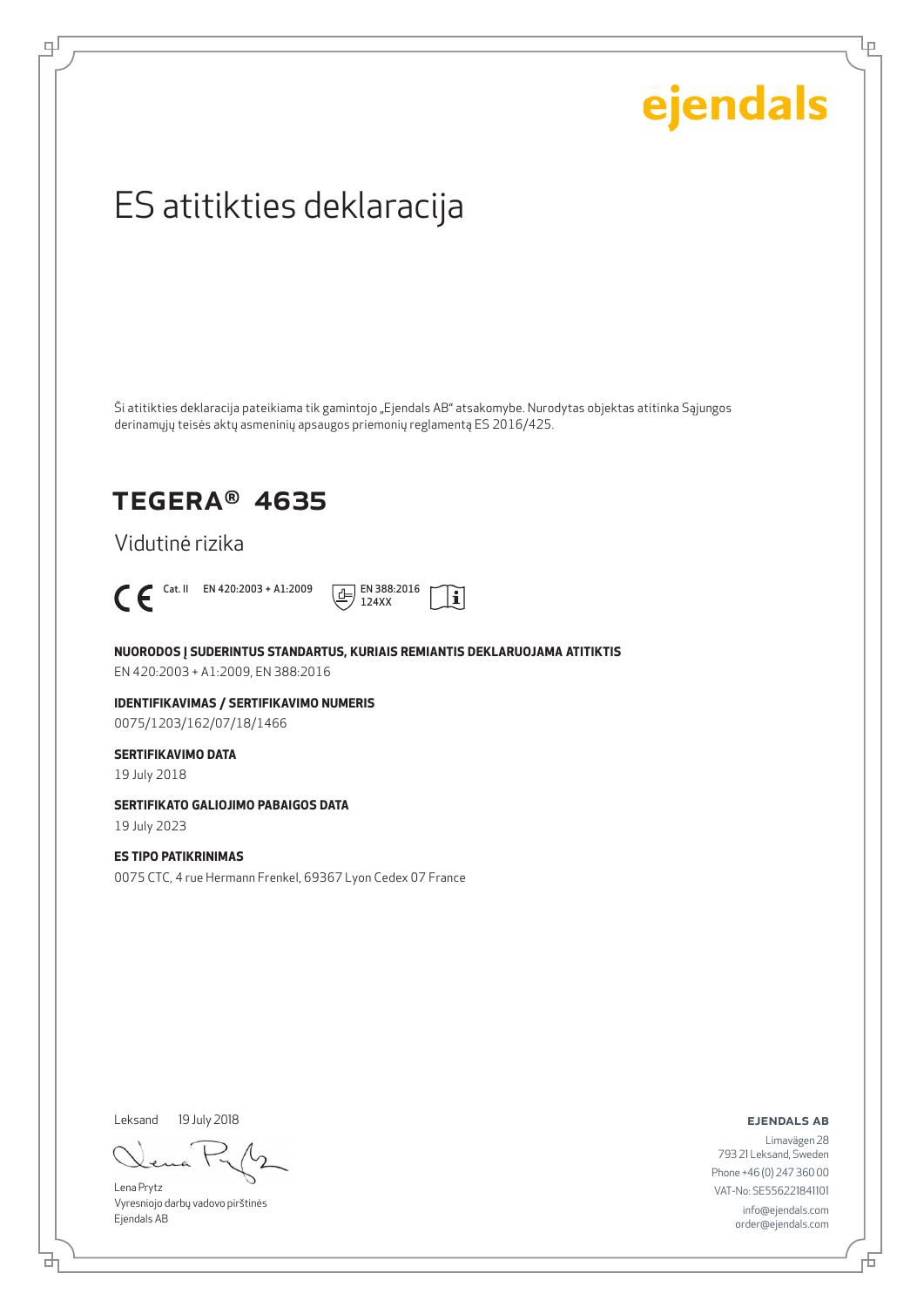Lρ

## ES deklarācija par atbilstību

Par šīs atbilstības deklarācijas izsniegšanu pilnībā ir atbildīgs ražotājs Ejendals AB. Aprakstītais objekts atbilst vienotās likumu saskaņošanas regulai ES 2016/425 par individuālajiem aizsardzības līdzekļiem (IAL).

### TEGERA® 4635

Vidējs risks



டி



**ATSAUCES UZ HARMONIZĒTAJIEM STANDARTIEM, ATBILSTĪBA KURIEM TIEK APLIECINĀTA**

EN 420:2003 + A1:2009, EN 388:2016

#### **SERTIFIKĀTA IDENTIFIKATORS/NUMURS** 0075/1203/162/07/18/1466

#### **SERTIFIKĀTA DATUMS**

19 July 2018

### **SERTIFIKĀTA DERĪGUMA TERMIŅŠ**

19 July 2023

#### **ES TIPA PĀRBAUDE**

0075 CTC, 4 rue Hermann Frenkel, 69367 Lyon Cedex 07 France

Leksand 19 July 2018

Lena Prytz Cimdu ražošanas vecākais rīkotājdirektors Ejendals AB

ejendals ab

Limavägen 28 793 21 Leksand, Sweden Phone +46 (0) 247 360 00 VAT-No: SE556221841101 info@ejendals.com order@ejendals.com

Đ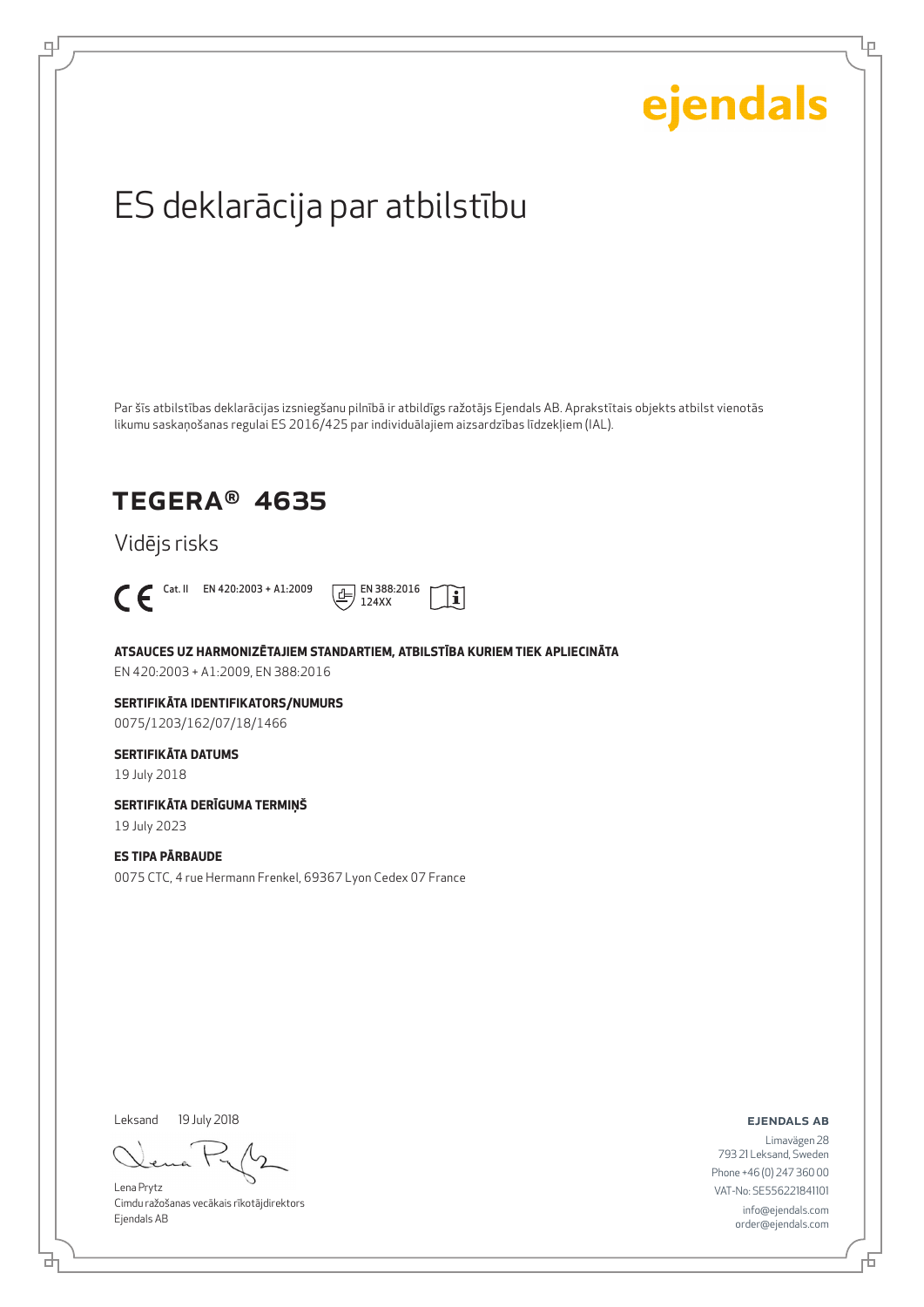Ļμ

## ЕС декларация за съответствие

Настоящата декларация за съответствие е издадена на отговорността на производителя Ejendals AB. Предметът на декларацията е в съответствие със законодателството на Съюза за хармонизация относно личните предпазни средства (ЛПС), Регламент (ЕС) 2016/425.

 $\mathbf i$ 

## TEGERA® 4635

Среден риск



டி



**ПОЗОВАВАНИЯ СЕ ХАРМОНИЗИРАНИ СТАНДАРТИ, ЗА КОИТО СЕ ДЕКЛАРИРА СЪОТВЕТСТВИЕ** EN 420:2003 + A1:2009, EN 388:2016

**ИДЕНТИФИКАЦИЯ/НОМЕР НА СЕРТИФИКАТА** 0075/1203/162/07/18/1466

**ДАТА НА ИЗДАВАНЕ НА СЕРТИФИКАТА**

19 July 2018

### **ДАТА НА ВАЛИДНОСТ НА СЕРТИФИКАТА**

19 July 2023

### **ЕС-ТИП ИЗСЛЕДВАНЕ**

0075 CTC, 4 rue Hermann Frenkel, 69367 Lyon Cedex 07 France

Leksand 19 July 2018

Lena Prytz Ръкавици за старши ръководител на производството Ejendals AB

ejendals ab

Limavägen 28 793 21 Leksand, Sweden Phone +46 (0) 247 360 00 VAT-No: SE556221841101 info@ejendals.com order@ejendals.com

Б